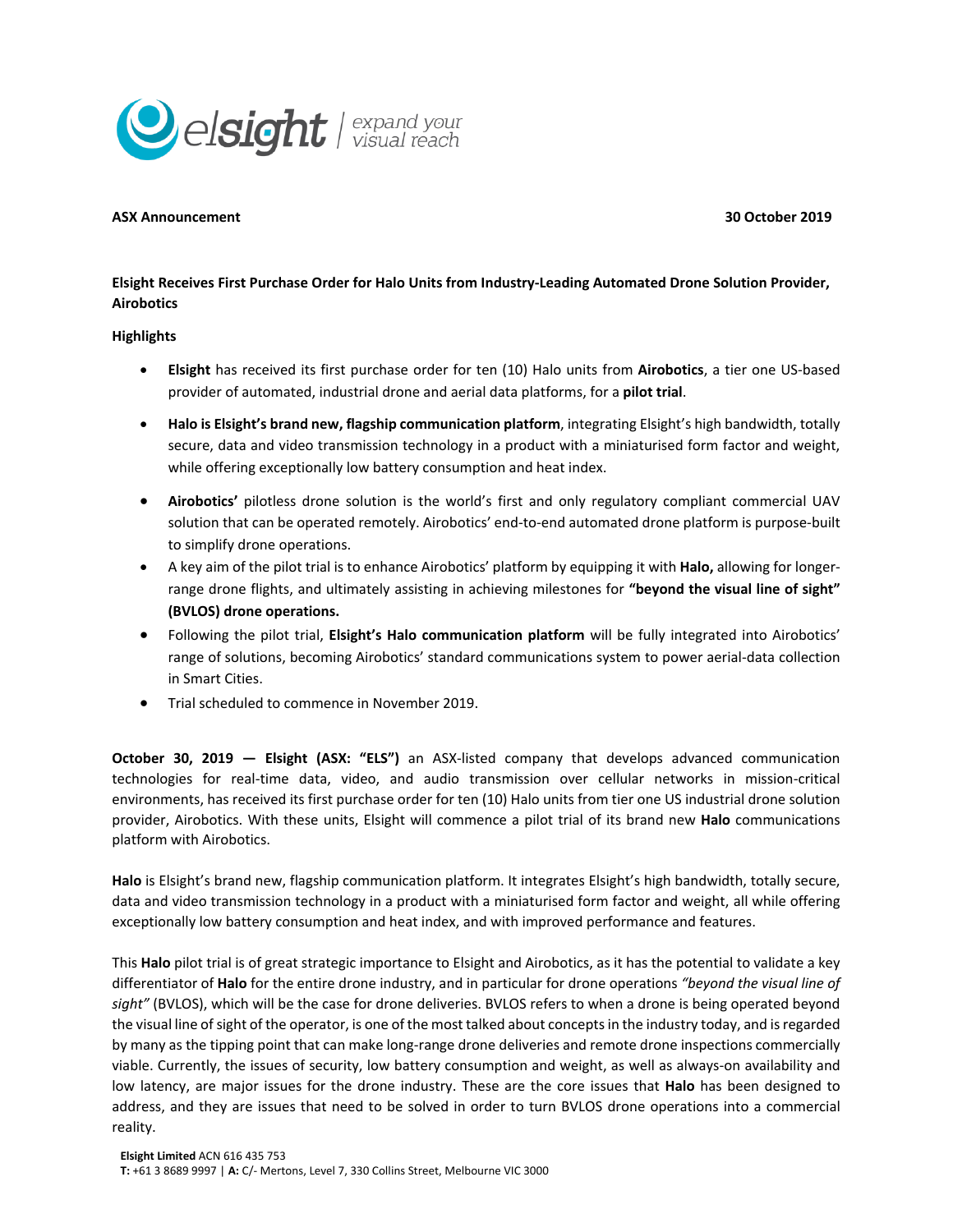Airobotics has developed a fully-automated data-driven drone solution that is certified to fly without human operators. Airobotics provides an end-to-end, fully automatic solution for collecting aerial data and gaining invaluable insights. The industrial grade platform is available on-site and on-demand, enabling industrial facilities to access premium aerial data in a faster, safer, and more efficient way. It has logged over 50,000 automated drone flights to date. Airobotics operates in industries such as [oil & gas,](http://www.airobotics.co.il/oil-and-gas/) seaports and other large [industrial facilities,](http://www.airobotics.co.il/industrial-facilities/) with applications including [inspection,](http://www.airobotics.co.il/inspection/) [surveying,](http://www.airobotics.co.il/surveying-and-mapping/) [mapping,](http://www.airobotics.co.il/surveying-and-mapping/) [security,](http://www.airobotics.co.il/security-and-emergency-response/) and [emergency response.](http://www.airobotics.co.il/security-and-emergency-response/)

Airobotics is the first company in the world to have been granted authorisation to fly fully automated drones without a pilot, as licenced by the Civil Aviation Authority of Israel (CAAI) (read more: [https://www.airoboticsdrones.com/press-releases/airobotics-granted-worlds-first-approval-fly-fully-automated](https://www.airoboticsdrones.com/press-releases/airobotics-granted-worlds-first-approval-fly-fully-automated-commercial-drones-without-pilot/)[commercial-drones-without-pilot/\)](https://www.airoboticsdrones.com/press-releases/airobotics-granted-worlds-first-approval-fly-fully-automated-commercial-drones-without-pilot/). Airobotics has also obtained the most advanced level of certification for the operation of commercial drones, and is currently certified by the Federal Aviation Administration (FAA) (USA), the Civil Aviation Safety Authority (CASA) (Australia), as well as the Civil Aviation Authority of Israel (CAAI).

This POC will incorporate the 10 purchased **Halo** units into Airobotics' new drone model, with the primary aim of the integration of **Halo** being to put Airobotics' platform in a position to obtain full Federal Aviation Administration (FAA) approval for longer-range drone flights.

"We are thrilled to be moving our partnership with Airobotics forward with this first **Halo** purchase order. We are excited about the opportunity to demonstrate **Halo**'s unique, industry-leading capabilities with respect to obtaining FAA certification, as well as other difficult to obtain certifications," said Nir Gabay, Elsight's CEO. "This **Halo** POC and integration is strategically invaluable for us, as we intend to show the world a proven solution to solve the issues presented by BVLOS drone operations."

"We look forward to having Elsight as a strategic partner," said Meir Kliner, Airobotics' Co-Founder and Senior Vice President of R&D, "Integration of Elsight's Halo adds value to our system and further enhances its capabilities for longer-range drone flights, helping us pave our way towards our goal of becoming the most valuable data collection system to power smart cities."

-**ENDS**-

For more information, please contact:

**Corporate Enquiries** Justin Rosenberg Gleneagle Securities T: +61 2 8277 6683 E: [justin.rosenberg@gleneagle.com.au](mailto:justin.rosenberg@gleneagle.com.au)

**Australian Media and Business Enquiries** Howard Digby Elsight Limited T: +61 434 987 750 E: [howarddigby@gmail.com](mailto:howarddigby@gmail.com)

## **About Elsight**

*Elsight* [\(www.elsight.com\)](http://www.elsight.com/), is a solution provider of ground-breaking hybrid video and data transport services (onthe-move or fixed) for large Safe-City projects, sensitive facilities management, and surveillance and protective activities. The platform supports video capturing, recording, and highly secured transmission against video interception and hacking. *Elsight*'s platform was designed to address the most demanding requirements of Special